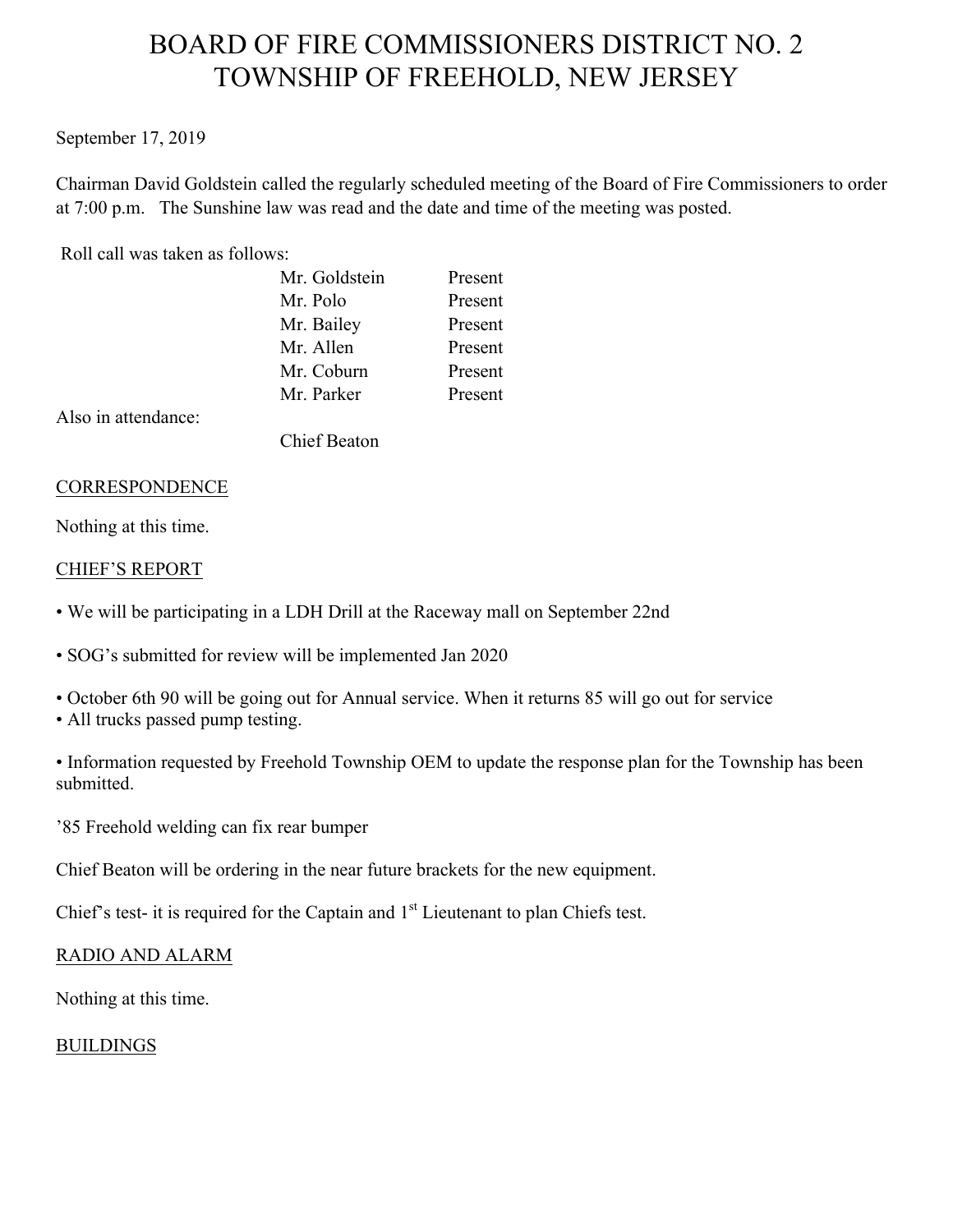Pond Road- Atlas Septic is still working on septic problem.

New bushes were planted, due to insect killing them, at Daniels Way and Pond Rd Firehouses.

Daniels Way Time White gave Masers plans for the new Concrete Apron estimating \$150,000. Need to put this in the budget for this next year.

Mr. Coburn to take care of the new signs for the Firehouses.

## INSURANCE

Nothing at this time

### MAINTENANCE

The new ground ladders should arrive by the end of September.

### OLD BUSINESS

Truck committee will send spec's to several different companies, Stuphin, Spartin, Seagrove and Pierce, for proposals.

Mr. Goldstein still investigating prices for new gear racks, after the fire company tells him how many, what style and size that will fit in the bays.

Mr. Goldstein and Chief Beaton will be going to East Coast to look at lights and cabinets for new Chief's vehicle.

Mr. Allen requested a firehouse audit based on man hours, ex: calls, drills, and cleanups.

Volunteer signs- need to discuss a design.

Need to contact Pete Hall about fixing computers and locks.

### NEW BUSINESS

Nothing at this time.

### TREASURER

Checking Acct. \$891.93 Savings Acct. \$1,129,488.58 CD \$1,044,029.78

Total \$2,174,410.29